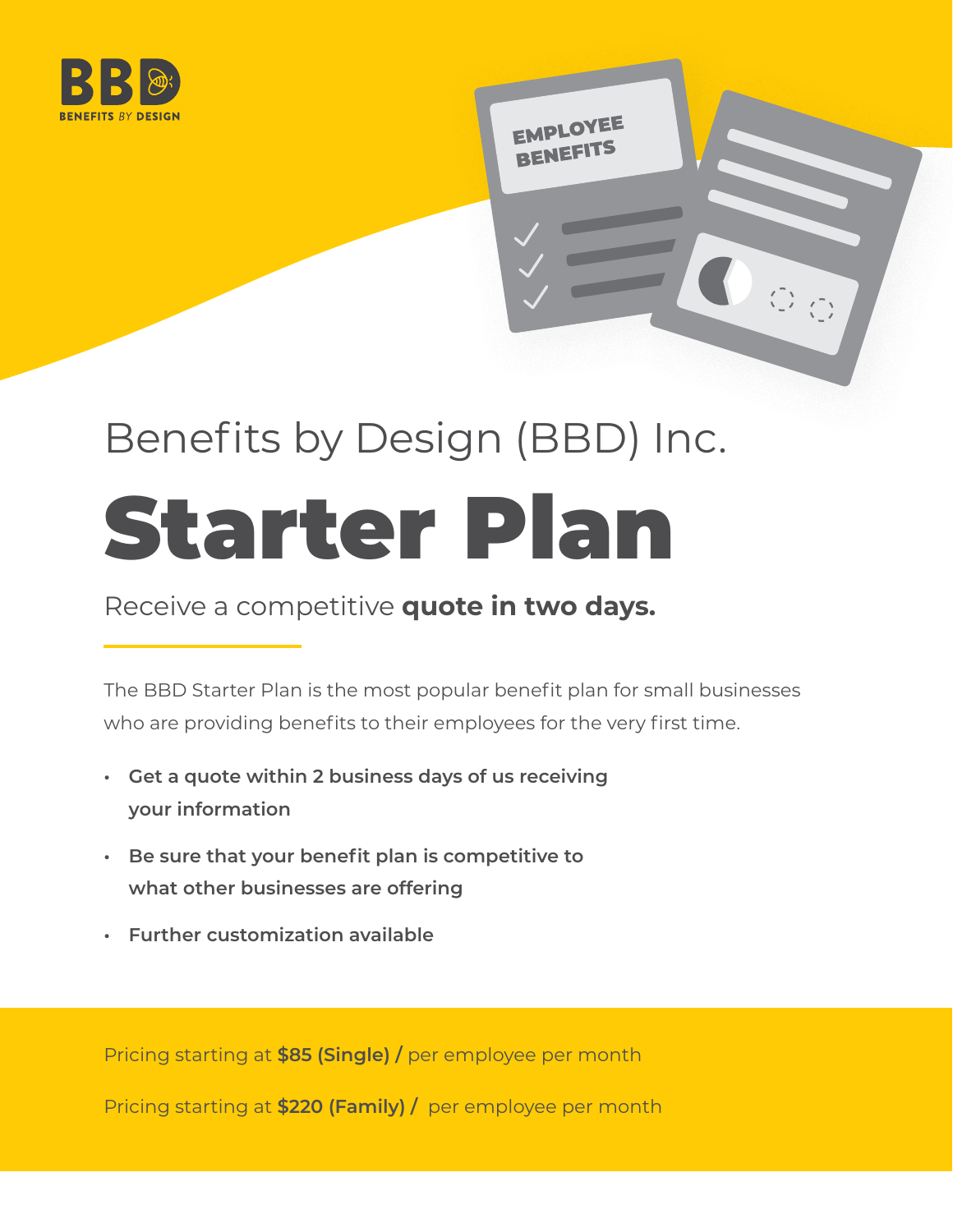## **What employee benefits do companies** with 3 to 10 employees have?

Data represents companies with 3 to 10 employees who have group benefits through Benefits by Design (BBD) Inc.

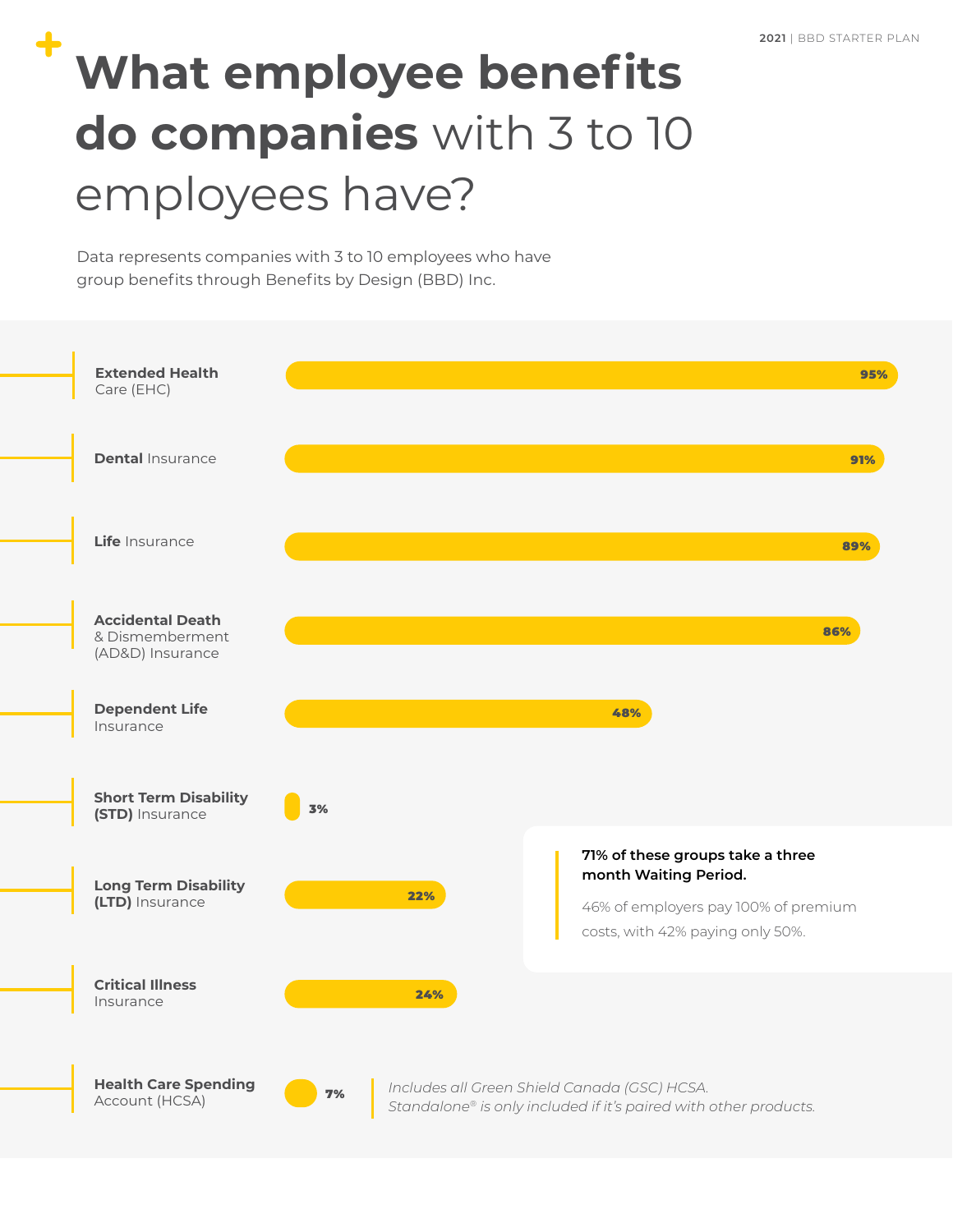## Plan **Design**

Please see below the full list of plan design offerings.

| Life & AD&D                          | Flat life benefit of \$25,000<br>$\bullet$                                                                                                                                                                                                                                                        |  |  |  |  |  |  |  |
|--------------------------------------|---------------------------------------------------------------------------------------------------------------------------------------------------------------------------------------------------------------------------------------------------------------------------------------------------|--|--|--|--|--|--|--|
| <b>Dependent Life</b>                | \$10,000 spouse, \$5,000 child<br>$\bullet$                                                                                                                                                                                                                                                       |  |  |  |  |  |  |  |
| <b>Extended Health Care</b><br>(EHC) | $\cdot$ No deductible<br>No drug deductible<br>80% coinsurance Drugs/ Extended Health Services (EHS)<br>$\bullet$<br>/Paramedicals<br>· \$10,000 Drug maximum<br>Semi-Private hospital<br>$\bullet$<br>Paramedicals are \$500 per practitioner<br>$\bullet$<br>60 Day Travel Benefit<br>$\bullet$ |  |  |  |  |  |  |  |
| <b>Dental</b>                        | No deductible<br>80% coinsurance on Basic Services<br>$\bullet$<br>\$1,500 calendar year maximum<br>6 month recalls                                                                                                                                                                               |  |  |  |  |  |  |  |

With this plan design, Benefits by Design (BBD) Inc.'s standard coverage includes **Extended Health Care (EHC), Dental Insurance, Life Insurance, Dependent Life Insurance, and Accidental Death & Dismemberment (AD&D) Insurance.**

In addition, we offer you the ability to customize your plan with options including Disability Insurance, Spending Accounts, an Employee Assistance Program (EAP), Critical Illness Insurance, Diagnostic Specialist Access (DSAI) Insurance, and Optional Life, AD&D and Optional Critical Illness Insurance.

**Please speak to your Benefits by Design (BBD) Inc. Director, Partner Solutions, TPA+ about these options!**

*\*Any customization or additions to the BBD Starter Plan are subject to our standard quoting time of five days.*